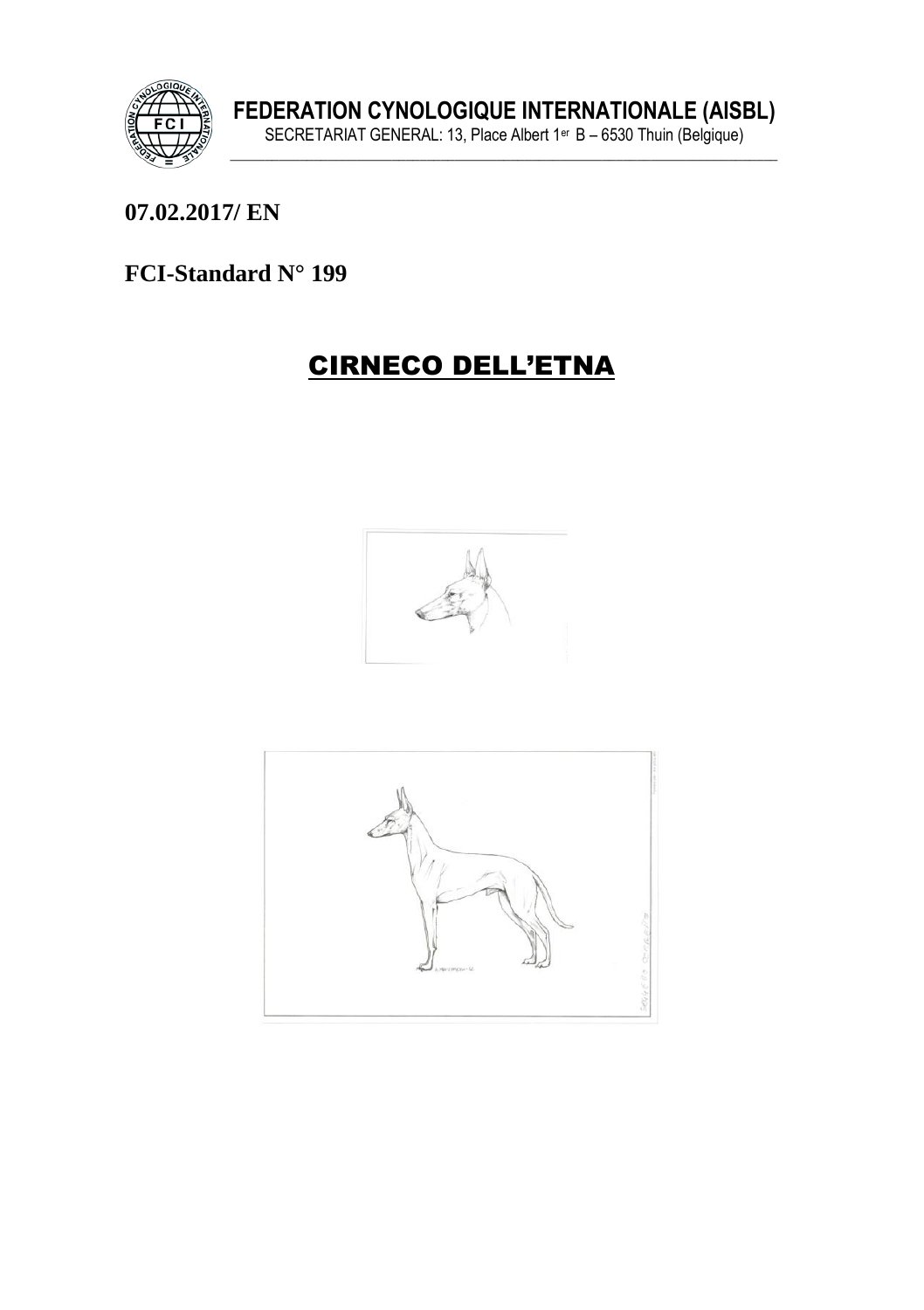**TRANSLATION**: Mrs. Jane Moore. Revised by Mrs. Renée Sporre-Willes. Official language (EN).

**ORIGIN**: Italy.

#### **DATE OF PUBLICATION OF THE OFFICIAL VALID STANDARD**: 30.10.2016.

**UTILIZATION**: Hunting dog – in particular used for wild rabbit.

**F.C.I.-CLASSIFICATION**: Group 5 Spitz and primitive types. Section 7 Primitive type Hunting Dogs. With working trial in Italy.

**BRIEF HISTORICAL SUMMARY**: The Cirneco has been present in Sicily since ancient times. A Mediterranean dog of ancient origins that probably descends from hunting dogs that existed in the era of the pharaohs in Ancient Egypt and was introduced to the Mediterranean basin by the Phoenicians with Sicily as the elected region of adoption. Evidence of the presence of the Cirneco on the island is provided by his portrayal on coins, incisions and mosaics dating from many centuries before Christ and was always considered the most ancient, eclectic and highly regarded hunting dog.

**GENERAL APPEARANCE**: Medium sized primitive type of dog with an elegant and slender shape, compact and strong built with a fine coat and upright ears, always alert. The conformation is built on sub-longish lines.

#### **IMPORTANT PROPORTIONS**:

The length of the body is equal to the height at the withers (square). The depth of the chest is slightly less than the height from elbow to ground. Length of head is  $4/10<sup>th</sup>$  of the height of the withers. The muzzle never to be shorter than skull. Dolichocephalic skull and with a cephalic index of less than 50%.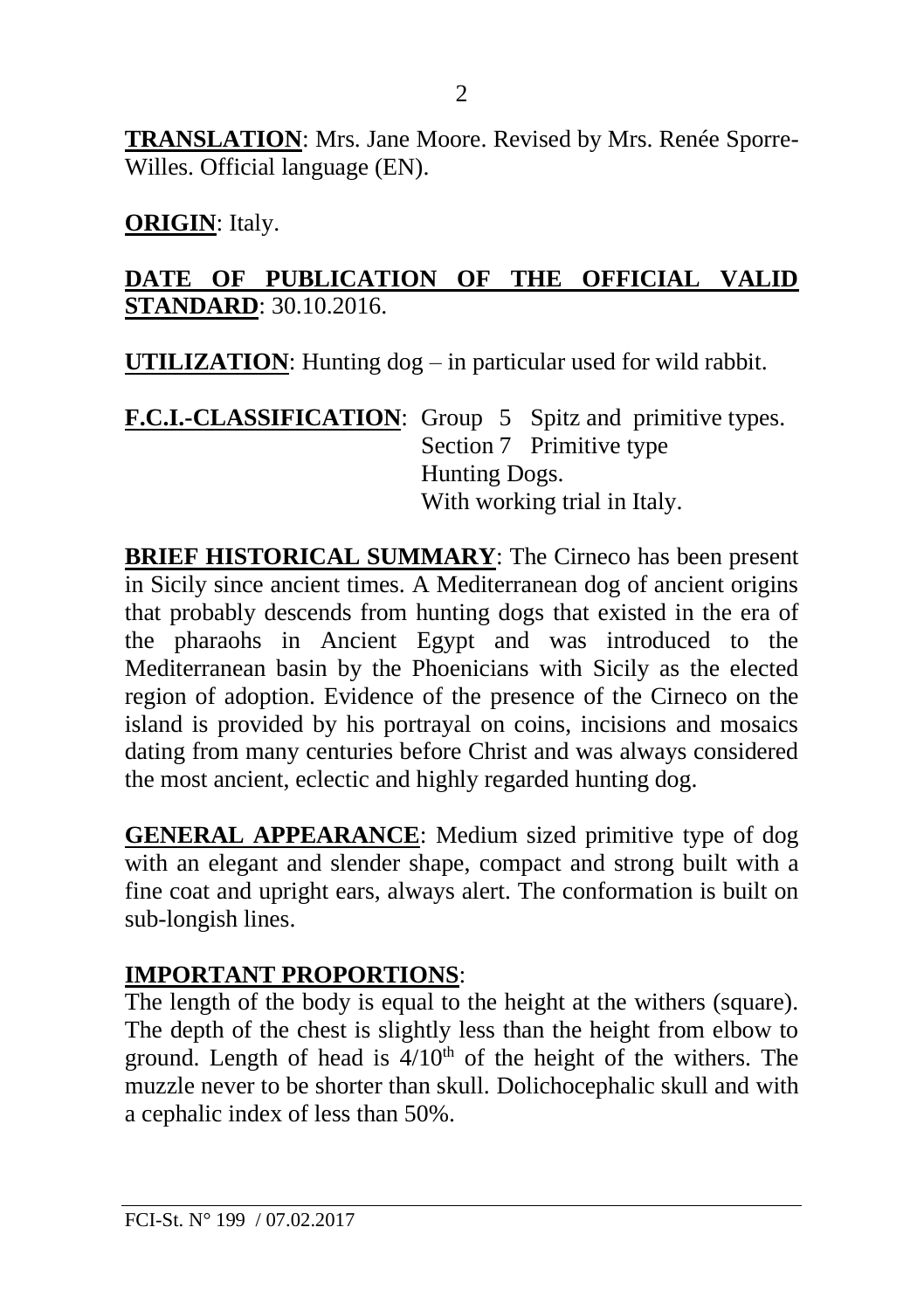Stop with an angle of approximately 150°. The length of the loin is approximately one fifth of the height at the withers and its width is nearly the same as its length. The length of the croup is about a third of the height at the withers and its width is nearly half its length. Depth of chest slightly less than half the height at the withers (about 43%) and width (measured at the widest part of the chest) is less of a third (about 27%) of the height at the withers. The thoracic perimeter exceeds the height of the withers by about  $1/8<sup>th</sup>$ .

**BEHAVIOUR/TEMPERAMENT:** The Cirneco is strong-willed, uncompromising, affectionate and alert, a resolute dog, very attached to his owner. Fundamentally a hunting dog who uses his keen sense of smell, but is also an excellent companion. The specific skill is searching for scent and pursuing wild rabbit and other small game both fur and feather. The ideal hunting ground is among the nooks and crannies of rock faces and in particular the terrain formed by volcanic lava on the slopes of Mount Etna where the Cirneco leaps from one rock to another, surefooted and elegant. The breed uses sight only to select the most suitable location and nothing escapes his attention. The hearing is used to pick up the movement of the rabbit when it has gone to ground, but it is the powerful, reliable sense of smell that allows the dog to follow a trail and flush out the prey.

# **HEAD**

# CRANIAL REGION:

Skull: Longish skull with the width being less than half the total length of the head. Lengthwise seen from above tends towards an oval shape; upper longitudinal axes of the skull and the muzzle are parallel or only slightly divergent. The upper profile of the skull is only slightly convex, to appear almost flat, the width at the level of the zygomatic arches is less than half the total length of the head. Superciliary arches slightly elevated, frontal region slightly elevated and receding, frontal furrow slightly marked, occipital crest barely visible and occipital protuberances only slightly pronounced. Stop: Slightly accentuated.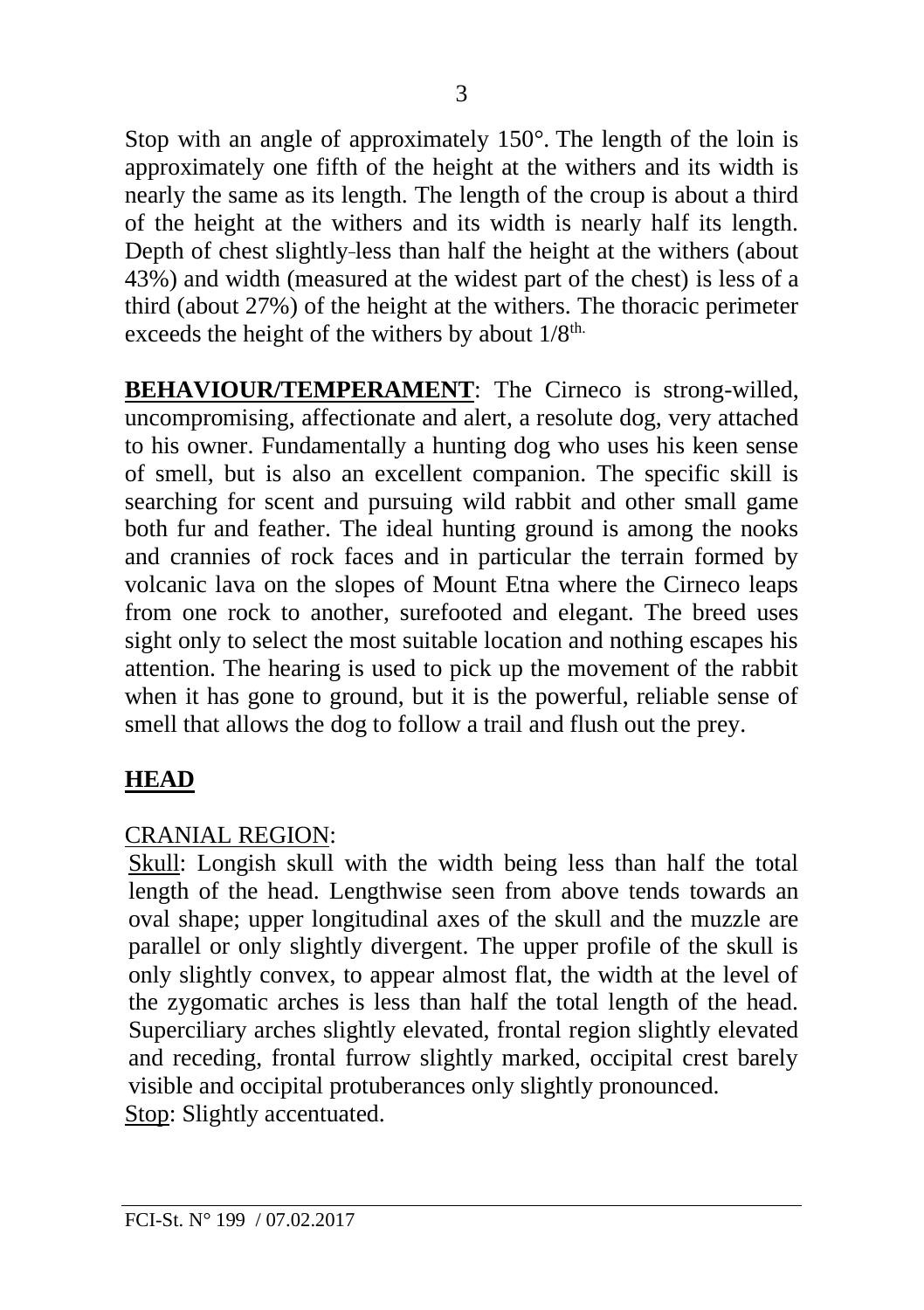FACIAL REGION:

Nose: Quite large with a rather rectangular shape. The colour of the leather ranges from light to dark flesh-colour to brown, depending on the intensity of the coat colour. Viewed in profile the nose is in line with the muzzle and it protrudes over the vertical line of the lips.

Muzzle: The length of the muzzle never to be shorter than the length of the skull. Measured at the middle of the muzzle, the depth is at least as half of the length of the muzzle; the width is less than half of the muzzles length. The muzzle is pointed with the lower profile defined by the mandible, the bridge of the nose has a straight profile. Lips: Fine, slim and taut, only just covering the teeth. The commissure is barely visible.

Jaws/Teeth: Complete dentition (lack of PM1 and M3 permissible). and scissor bite. Normally developed jaws, although not strong in appearance. Mandible only slightly developed with receding chin. Incisors set square to the jaw perfectly fitting and aligned. Cheeks: Flat.

**EYES**: Rather small. Colour should be ochre, amber or hazel, never grey, brown or yellow. Set at a semi-lateral position and with soft expression. Oval shaped eye-rims of the same colour as the nose.

**EARS**: Set very high and close together, carried upright and rigid with frontal opening. Natural of a triangular shape with a narrow tip that tilts slightly backwards. Cartilage thick at the base. When alert, the vertical axes are parallel or almost parallel. The length of the ears should not exceed half the total length of the head.

**NECK**: Upper profile well arched; length the same as the head. Neck set harmoniously into the withers with a smooth outline. Shape of neck similar to a truncated cone and well muscled especially along the crest of the neck.

# **BODY**:

Topline: Straight sloping from the withers to the croup. Withers: High, narrow due to the convergence of the shoulder blades. Back: Upper profile straight without conspicuous muscles.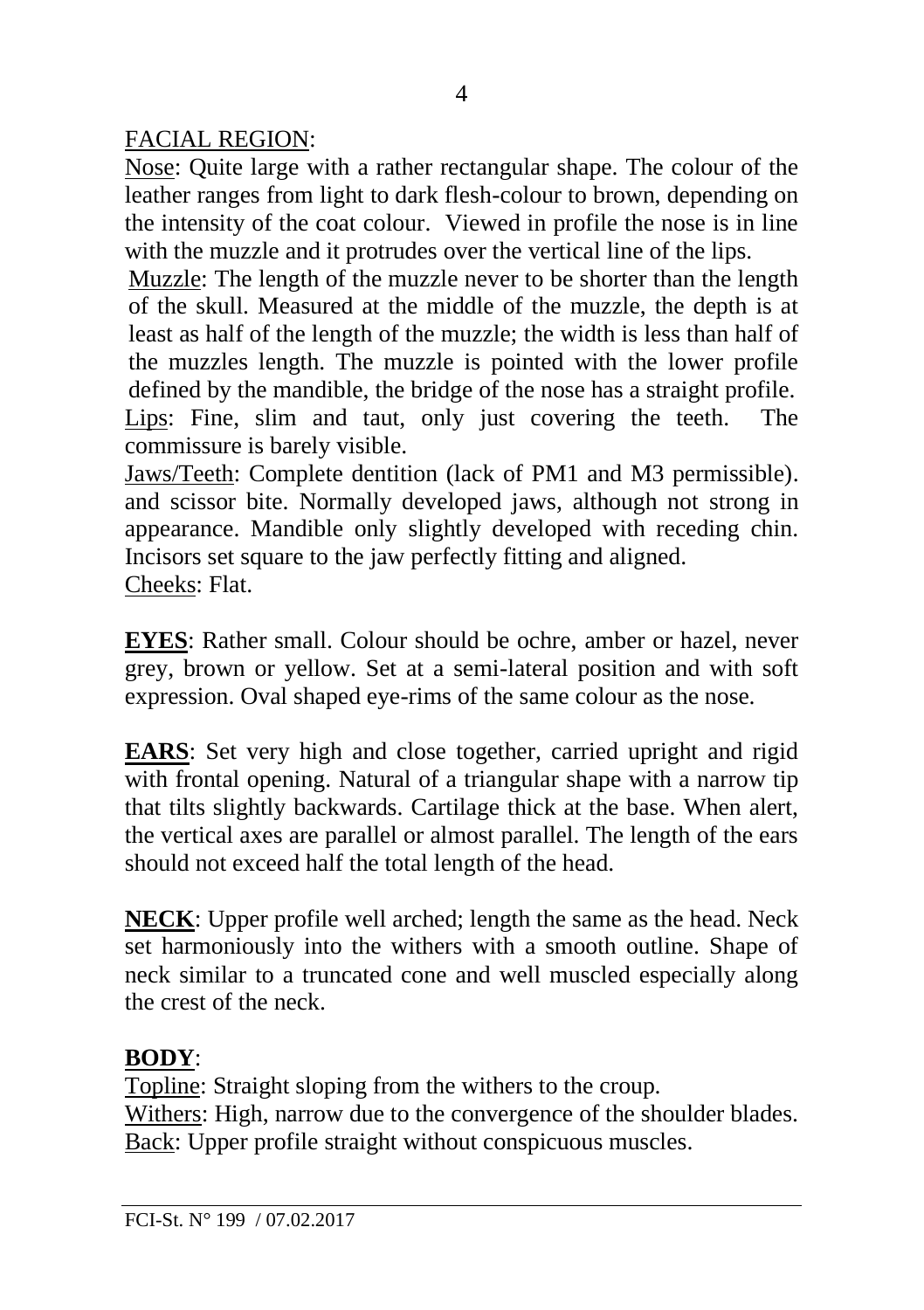Loin: The length of the loin is nearly the same as its width. Short, slightly developed muscles but firm. The length of the loin is approximately one third of the length of the chest.

Croup: Upper profile is rather flat and the inclination approximately 45° below the horizontal, hence steep, lean and strong. The length is adequate and width is nearly half the length. Inconspicuous musculature.

Chest: Good depth of chest nearly to the elbow without going beyond. Ribs slightly sprung, never flat. Rather narrow forechest.

Underline and belly: The contour of the lower profile rises smoothly, lean without excessive tuck up. Flanks same length as the loin.

**TAIL**: Low set, fairly thick at base and of equal thickness for most of its length. Reaching to the hocks or slightly longer. Carried sabre fashion when at rest and scythe shaped over the back when alert. Hair semi-long and close.

# **LIMBS**

#### FOREQUARTERS:

General Appearance: Seen in profile an imaginary vertical line from the point of the shoulder touches the tip of the toes, fore legs keep a perfect alignment to the vertical axis seen from both sides. The length of the foreleg from ground to elbow is slightly longer than half the height at the withers.

Shoulder: Shoulder blade well laid back, length about one third of the height at the withers, the tips of the shoulder blades are close. The scapulo-humeral angle is moderate.

Upper arm: Half as long as the length of the foreleg from ground to elbow. Conspicuous clean musculature.

Elbow: Set in line with the brisket, or below, neither turned in nor out. Angle between upper-arm and forearm approximately 160°.

Forearm: Perpendicular to the ground. Well marked carpo-cubical groove; light but solid bone.

Carpus (Wrist): Straight line following on from the forearm. Protruding pisiform bone.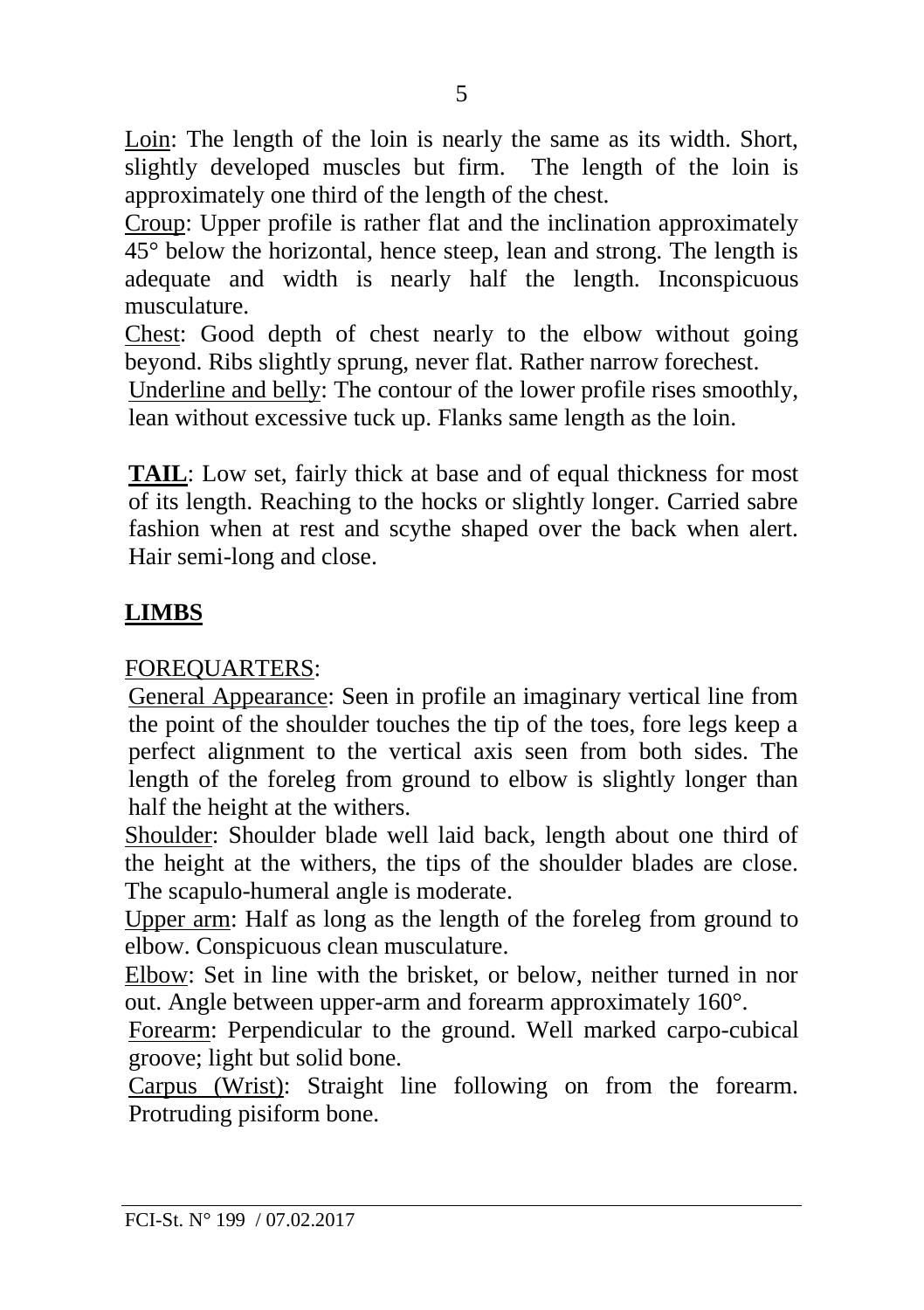Metacarpus (Pastern): Length not less than one sixth of the height of the foreleg from the ground to the elbow, wider than the wrist. Slight inclination from back to front. Bone flat and lean.

Forefeet: Slightly oval shaped, arched with tight toes. Strong curved nails of brown or pinkish flesh-colour tending towards brown – never black. Hard pads with pigmentation matching the colour of the nails.

#### HINDQUARTERS:

General Appearance: Seen in profile show an imaginary line from the point of buttock touching the tip of the toes. Seen from behind, an imaginary vertical line from the point of the buttock to the ground divides the hock joints, rear pastern and hind feet in two equal parts. The total height of the hind leg is shorter than the height at the withers (approximately 93%).

Thigh: Long and broad. Length is one third of the height at the withers, flat muscles with back profile of the thigh slightly convex. The angle between pelvis and thigh is approximately 115°.

Stifle (Knee): The angle of the stifle joint is approximately 115°.

Lower thigh: Slightly shorter than the thigh with an inclination to the horizontal of 45°. Musculature lean and well defined, light bone structure with marked leg groove.

Hock joint: Length from the point of hock to ground is not longer that 27% of the height at the withers. Broad at the hock joint and with an angle of approximately 135°.

Metatarsus (Rear pastern): Length equal to one third of the length of the foreleg from ground to elbow, cylindrical, perpendicular to the ground. No dewclaws**.**

Hind feet: Slightly oval shaped, arched with tight toes. Strong curved nails of brown o pinkish flesh-colour tending towards brown – never black. Hard pads with pigmentation matching the colour of the nails.

**GAIT / MOVEMENT**: Short, brisk steps or springy fast trot.

**SKIN**: Fine and taut all over the body**.** Pigmentation varies according to the colour of the coat, must never have black spots or depigmentation.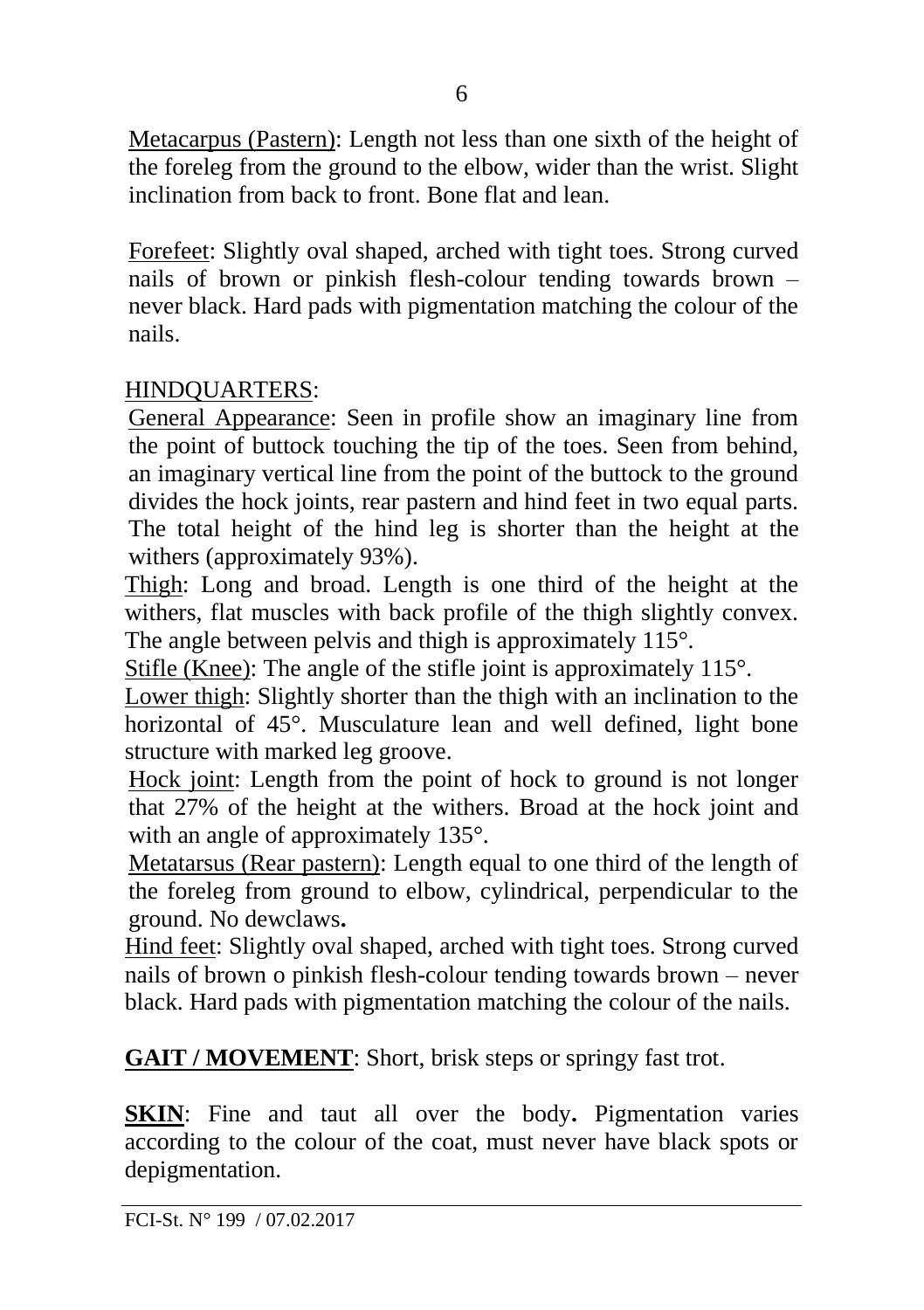# **COAT**

Hair: Of vitreous and dense texture, smooth on head ears and legs, semi-long (2.5 cm approximately) sleek and fitting on the body and tail.

Colour: a) Fawn colour in all shades ranging from dark to light and dilutions.

b) Tan and white: White blaze or mark on head; white mark or blaze on chest; white feet; point of tail; belly; but white collar less appreciated. The tan coat with mixture of slightly lighter and darker hairs is permitted.

# **SIZE AND WEIGHT**:

| Height at the withers: | Males: $46 - 50$ cm.                                     |
|------------------------|----------------------------------------------------------|
|                        | Females: $44 - 48$ cm.                                   |
|                        | Tolerance of 2 cm under minimum and over maximum height. |
| Weight:                | Males: $10 - 13$ kg.                                     |
|                        | Females: $8-11$ kg.                                      |

**FAULTS**: Any departure from the foregoing points should be considered a fault and the seriousness with which the fault should be regarded should be in exact proportion to its degree and its effect upon the health and welfare of the dog and on its ability to perform its traditional work.

### **SEVERE FAULTS**:

- Divergence of skull-muzzle axes.
- Short muzzle.
- Accentuated occipital crest and frontal region.
- Accentuated stop.
- Ears with thin cartilage, semi-pendent or divergent.
- Short neck, dewlap.
- Feet long, wide, flat, splayed toes.
- Rear dewclaws.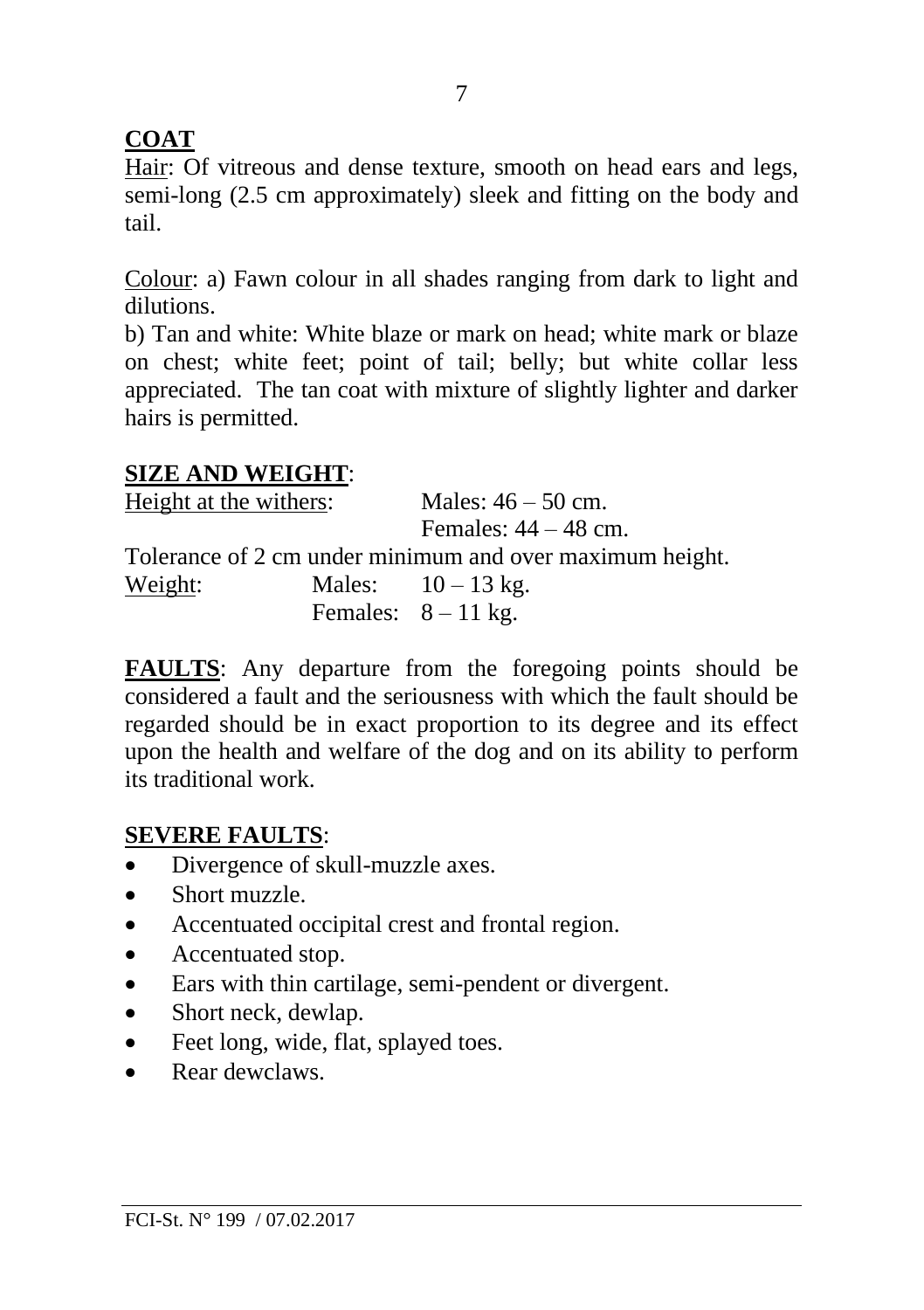## **DISQUALIFYIING FAULTS**:

- Aggressive or overly shy dogs.
- Any dog clearly showing physical or behavioural abnormalities.
- Accentuated divergence of skull-muzzle axes.
- Nose leather black or without any pigmentation.
- Concave nose ridge (dish-face).
- Undershot bite.
- Overshot bite.
- Wall eve.
- Pendent ears.
- Black eye rims, toe nails, pads, digital pads.
- Tail curled over the back; absence of tail (anury) or stump tail (brachyury).
- Coat colour that is solid brown, black or brindle. Black or brown patches or black or brown hairs.
- Height not within the upper or lower tolerance.

### **N.B.**:

- Male animals should have two apparently normal testicles fully descended into the scrotum.
- Only functionally and clinically healthy dogs, with breed typical conformation, should be used for breeding.